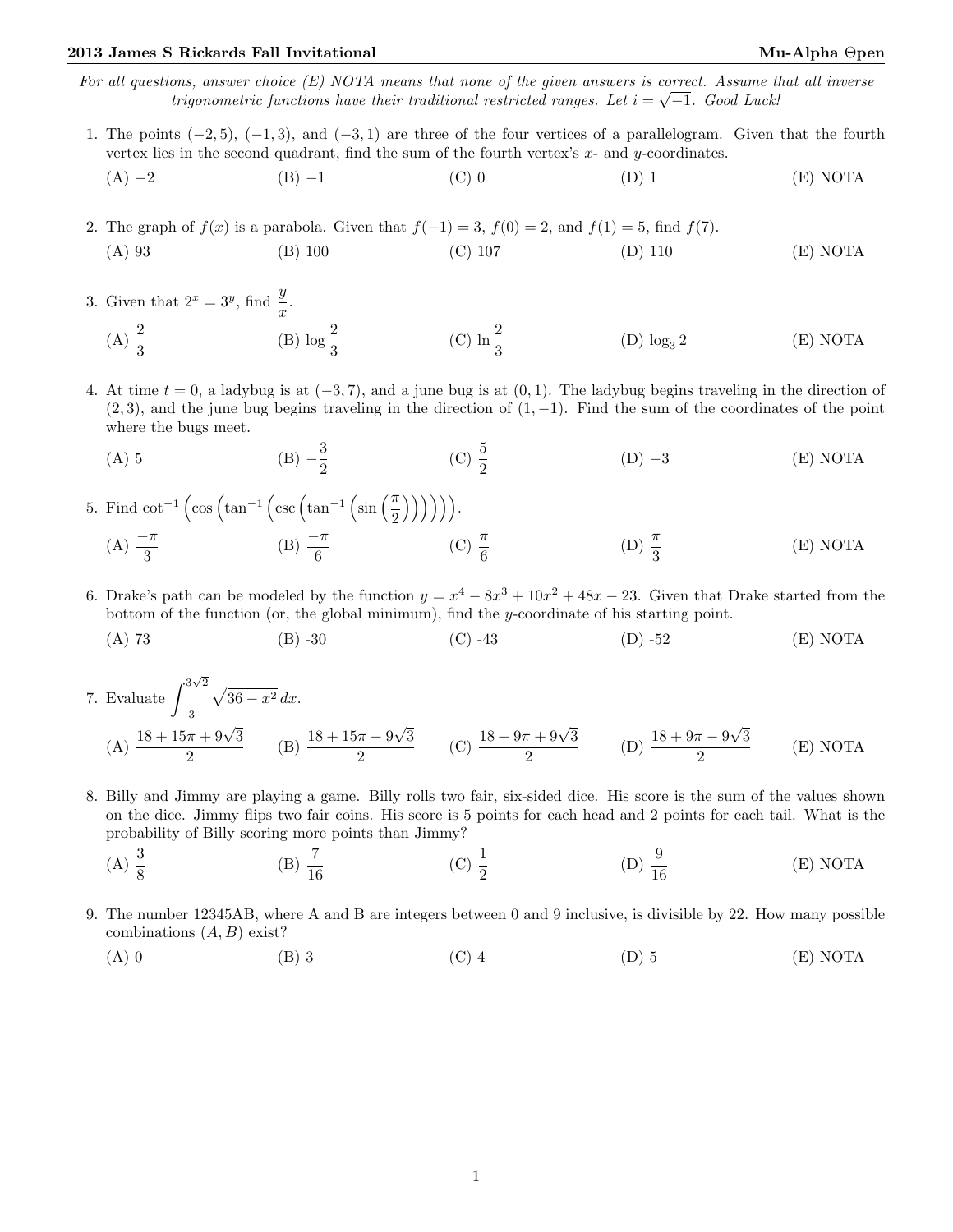10. This  $5\times5$  grid contains 5 instances of every number in the set 1, 2, 3, 4, 5. Each number occurs once in every row, and once in every column. Find the sum of the numbers on the main diagonal of the grid (running from the top left corner to the bottom right corner).

|          |          | $\overline{5}$<br>4 |          |          |
|----------|----------|---------------------|----------|----------|
|          |          | $\left  \right $    |          |          |
|          |          | 3<br>$\overline{2}$ |          |          |
|          |          | $\overline{5}$<br>3 |          |          |
|          |          | $\mathbf{1}$        |          |          |
|          |          |                     |          |          |
|          |          |                     |          |          |
| $(A)$ 14 | $(B)$ 15 | $(C)$ 16            | $(D)$ 18 | (E) NOTA |
|          |          |                     |          |          |

11. A triangle has side lengths of 5, 12 and 13. Two circles are drawn, one which inscribes the triangle, and one which circumscribes it. Find the positive difference between their areas.

(A) 
$$
\frac{119\pi}{4}
$$
 \t\t (B)  $32\pi$  \t\t (C)  $36\pi$  \t\t (D)  $\frac{153\pi}{4}$  \t\t (E) NOTA

12. Find the sum of the coordinates of the removable discontinuity of  $\frac{x^3 - 8x^2 + x + 42}{9}$  $\frac{x}{x-3}$ . (A) 23 (B) 17 (C) −17 (D) −23 (E) NOTA

13. Find the domain of  $\ln\left(\sqrt{\log_5 3x}\right)$ 

(A) 
$$
(-\infty, \infty)
$$
 \t\t (B)  $(0, \infty)$  \t\t (C)  $\left(\frac{1}{3}, \infty\right)$  \t\t (D)  $\left(\frac{5}{3}, \infty\right)$  \t\t (E) NOTA

14. If  $\begin{bmatrix} 1 & 2 \\ 3 & 4 \end{bmatrix} \begin{bmatrix} A \\ B \end{bmatrix}$  $\begin{bmatrix} 5 & 6 & 7 \end{bmatrix} = \begin{bmatrix} 10 & 12 & 14 \ 15 & 18 & 21 \end{bmatrix}$ , what is  $A^2 + B^2$ ? (A)  $\frac{13}{4}$ (B) 5 (C)  $\frac{25}{4}$ (D) 8 (E) NOTA

15.  $\cos(2\theta) + 3 = \sin(2\theta) \tan(\theta)$ . Find the sum of the solutions on the interval  $[0, 2\pi)$ .

- (A)  $\frac{3\pi}{2}$ (B)  $2\pi$  (C)  $\frac{7\pi}{2}$ (D) no solutions exist (E) NOTA
- 16. If you got a problem, yo, Vanilla Ice will solve it. Well, Jay-Z has 99 problems. Mr. Ice has agreed to solve these problems, but he cannot do so very fast. It takes him  $n^2$  minutes to solve the nth problem. How many minutes can Jay-Z expect to wait for Mr. Ice to solve all of his problems?

(A) 304950 (B) 328350 (C) 357150 (D) 388650 (E) NOTA

17. Let  $f(x)$  be a differentiable function such that

$$
f'(x) = f(x)
$$
  
\n
$$
f(2) = 10
$$
  
\nFind  $f(4)$ .  
\n(A)  $10e^4$  (B) 10 (C)  $e^4 + 10$  (D)  $e^2 + 10$  (E) NOTA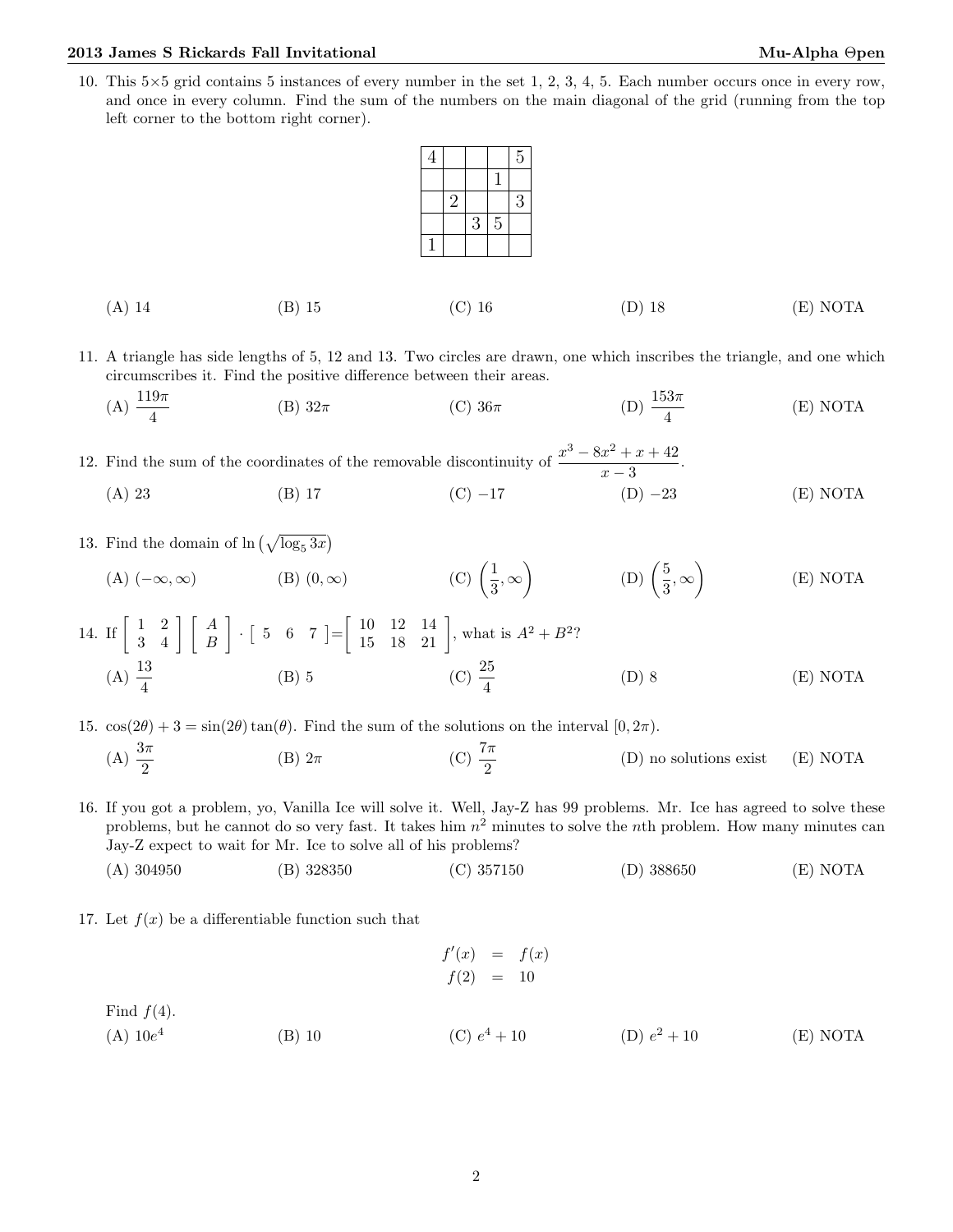18. A line segment is drawn from the origin to a randomly selected point in the first quadrant. Find the probability that  $1 < m < 2$ , where m represents the slope of the line segment.

$$
(A) \frac{2\sin^{-1}\left(\frac{\sqrt{5}}{5}\right)}{\pi}
$$
\n
$$
(B) \frac{2}{\pi}
$$
\n
$$
(C) \frac{2\sin^{-1}\left(\frac{\sqrt{5}}{2}\right)}{\pi}
$$
\n
$$
(D) \frac{2\sin^{-1}\left(\frac{\sqrt{10}}{10}\right)}{\pi}
$$
\n
$$
(E) NOTA
$$

19. How many of the following numbers are transcendental?

e, π, <sup>√</sup> 3, 1 + 2i, 2013, φ (A) 2 (B) 3 (C) 4 (D) 5 (E) NOTA

- 20. For every positive integer n, there exists a Pythagorean Triple whose largest element is  $5<sup>n</sup>$ , and whose smaller two elements are not divisible by 5. Find this triple for  $n = 3$ , and give the sum of the two smaller elements. (Hint:  $3 + 4i$ 
	- (A) 175 (B) 151 (C) 161 (D) 31 (E) NOTA
- 21. The circle with equation  $x^2 + y^2 = 1$  is graphed in the coordinate plane. Let A and B be the two points on the circle with x-coordinate  $\frac{1}{10}$ . The tangent lines to the circle at points A and B intersect at point C. What is the shortest distance from point  $\check{C}$  to the circle?
	- (A) 9 (B)  $3\sqrt{10}$  $\overline{10}$  (C)  $\frac{99}{10}$ (D) 10 (E) NOTA
- 22.  $\sqrt{30 12\sqrt{6}} = a$ √  $b+c$ √ d, where a, b, c, and d are integers such that b and d are not divisible by the square of any prime. Find  $a + b + c + d$ .
	- (A) 4 (B) 6 (C) 9 (D) 12 (E) NOTA

23.  $\sum_{i=1}^{z}$  $n=1$  $\lfloor \log_3 n \rfloor = 150$ , where  $\lfloor x \rfloor$  equals the largest integer less than or equal to x. Find z. (A) 60 (B) 61 (C) 62 (D) 63 (E) NOTA

24. Solve for a in the following system of equations:

$$
2a + 4b - 3c = -1
$$
  
\n
$$
3a + b + c = 2
$$
  
\n
$$
a + 5b - 2c = 3
$$
  
\n(A) -2  
\n(B) - $\frac{1}{2}$   
\n(C)  $\frac{1}{2}$   
\n(D) 2  
\n(E) NOTA  
\nE)

#### 25. Evaluate  $\cos\left(\frac{2\pi}{7}\right)$ 7  $+\cos\left(\frac{4\pi}{7}\right)$ 7  $+\cos\left(\frac{6\pi}{7}\right)$ 7 . (A) 0 (B)  $-\frac{1}{2}$  $\frac{1}{2}$  (C)  $-\frac{1}{3}$ 3  $(D) - \frac{2}{3}$ 3 (E) NOTA

- 26. Kendrick is filling his swimming pool. He can fill it in 10 hours with the drain closed, but the drain can empty the pool in 30 hours. If the drain is currently open, and he fills the pool in 12 hours, how long does he have to close the drain in order to fill the pool?
	- (A) 3 hours, 36 minutes (B) 4 hours (C) 6 hours (D) 5 hours, 24 minutes (E) NOTA